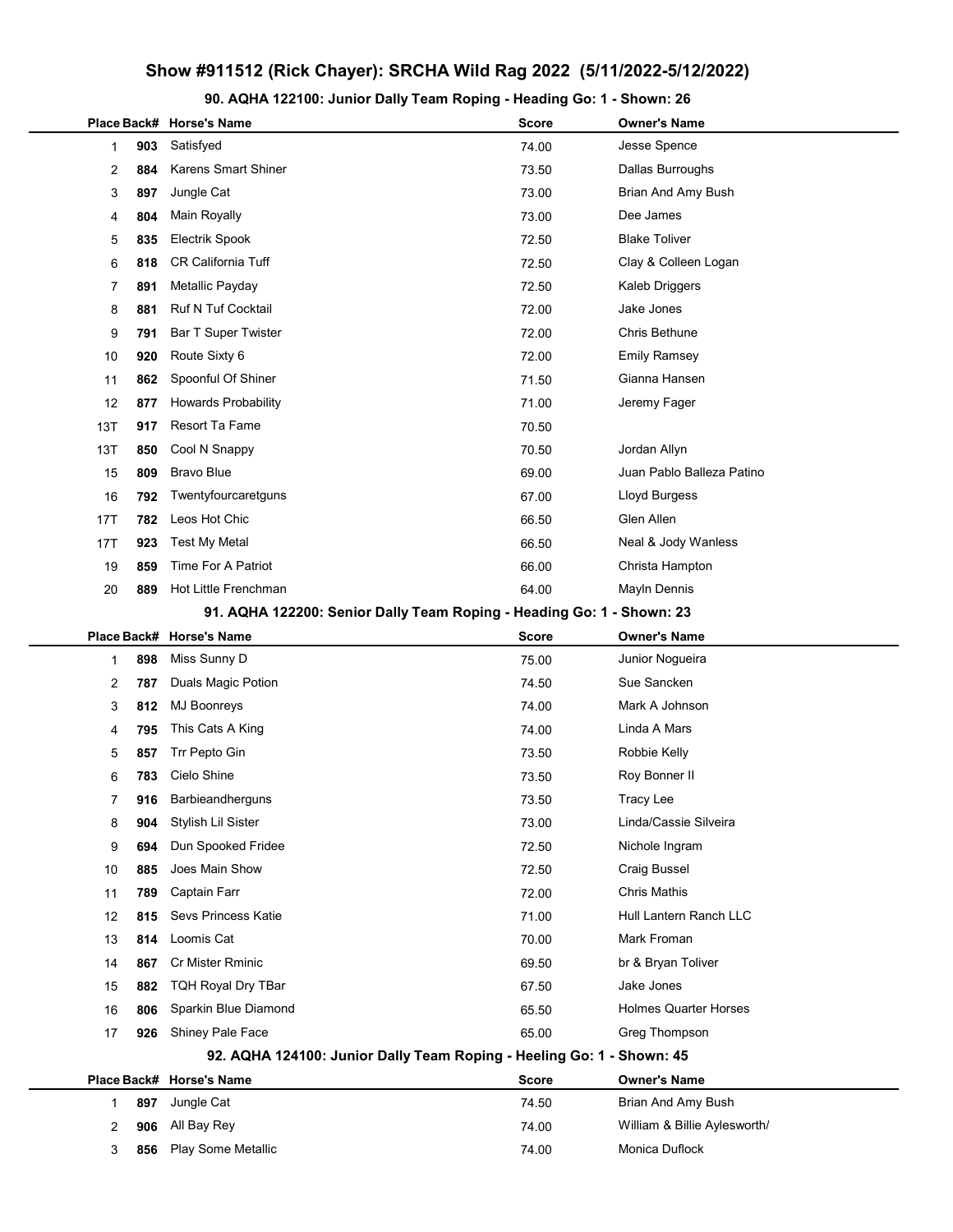## Show #911512 (Rick Chayer): SRCHA Wild Rag 2022 (5/11/2022-5/12/2022)

| 4   | 854 | Montana By Morning                                                    | 74.00        | Armenta Quarter Horses           |
|-----|-----|-----------------------------------------------------------------------|--------------|----------------------------------|
| 5   | 917 | Resort Ta Fame                                                        | 73.50        |                                  |
| 5   | 907 | TI Cayenne Cattygirl                                                  | 73.50        | Carolyn Vansen                   |
| 6   | 850 | Cool N Snappy                                                         | 73.50        | Jordan Allyn                     |
| 8   | 858 | Sjr Diamonds Payday                                                   | 73.00        | Chris & Melissa Garbrick         |
| 9   | 921 | Qs Onetimelastfall                                                    | 73.00        | <b>Fulton Quien Sabe Ranches</b> |
| 10  | 844 | <b>Custom Diamonds Whiz</b>                                           | 73.00        | Heath Mosley                     |
| 11  | 935 | Hawkin My Boots                                                       | 73.00        | Mika Lee                         |
| 12  | 798 | J Lows Fancy Glo                                                      | 73.00        | Bobby E Lewis                    |
| 13T | 804 | Main Royally                                                          | 72.50        | Dee James                        |
| 13T | 816 | Dualin Bon Bon                                                        | 72.50        | Shane Boston                     |
| 13T | 817 | Spare Tyme                                                            | 72.50        | Ty Smith                         |
| 16  | 919 | Gunna Whiz By Ya                                                      | 72.00        | <b>Timothy Anderson</b>          |
| 17T | 842 | <b>Blackened Chicken</b>                                              | 71.50        | Heath Mosley                     |
| 17T | 793 | Shininwithcash                                                        | 71.50        | Sue Sancken                      |
| 19T | 818 | <b>CR California Tuff</b>                                             | 71.00        | Clay & Colleen Logan             |
| 19T | 845 | Aero Metallica                                                        | 71.00        | Linda Mars                       |
| 21T | 890 | Xtra Ruby Slippers                                                    | 70.50        | Junior Nogueira                  |
| 21T | 903 | Satisfyed                                                             | 70.50        | Jesse Spence                     |
| 23T | 782 | Leos Hot Chic                                                         | 69.50        | Glen Allen                       |
| 23T | 791 | Bar T Super Twister                                                   | 69.50        | Chris Bethune                    |
| 25T | 820 | <b>Badgers Shiny Pistol</b>                                           | 69.00        | Jamie Stout                      |
| 25T | 837 | Guns R Drawn                                                          | 69.00        | Blake Toliver                    |
| 25T | 824 | Watch Dogg                                                            | 69.00        | Top Fuel Llc                     |
| 28T | 847 | Spoonin Cd Rose                                                       | 68.50        | Kevin Wright                     |
| 28T | 891 | Metallic Payday                                                       | 68.50        | Kaleb Driggers                   |
| 30T | 918 | The Most Wanted                                                       | 68.00        | <b>Tad Sheets</b>                |
| 30T | 934 | Shining Superman                                                      | 68.00        | Tex Prewitt                      |
| 32  | 836 | Meradas High Brow                                                     | 65.00        | Blake Toliver                    |
| 33T | 839 | Custom Catalyst Jac                                                   | 64.00        | Liana Nowak                      |
| 33T | 846 | <b>Lhr Talkin Time</b>                                                | 64.00        | Jayce Long                       |
| 35  | 807 | <b>Holly Cuffs</b>                                                    | 62.50        | Holmes Quarter Horses            |
|     |     | 93. AQHA 124200: Senior Dally Team Roping - Heeling Go: 1 - Shown: 25 |              |                                  |
|     |     | Place Back# Horse's Name                                              | <b>Score</b> | <b>Owner's Name</b>              |
| 1   | 698 | Hangin On The Line                                                    | 76.00        | Armenta Quarter Horses           |
| 2   | 797 | Starey                                                                | 75.50        | Bobby E Lewis                    |
| 3   | 788 | J Lows Glo                                                            | 75.00        | Larry Bledsoe                    |
| 4   | 787 | Duals Magic Potion                                                    | 74.50        | Sue Sancken                      |
| 5   | 812 | <b>MJ Boonreys</b>                                                    | 74.00        | Mark A Johnson                   |
| 6   | 860 | Smokum Metalic Dream                                                  | 74.00        | Daniel Heath                     |
| 7   | 885 | Joes Main Show                                                        | 73.50        | Craig Bussel                     |
| 8   | 843 | Xtra Gunna Get Itdun                                                  | 73.00        | Jose Durval Vergilio Jr.         |
| 8   | 898 | Miss Sunny D                                                          | 73.00        | Junior Nogueira                  |
| 9   | 786 | Miss Playnstylish                                                     | 73.00        | Linda A Mars                     |

11 853 Runfortheroses and the material control of the 72.50 Renan Gustavo Barbieri

12T 789 Captain Farr 72.00 Chris Mathis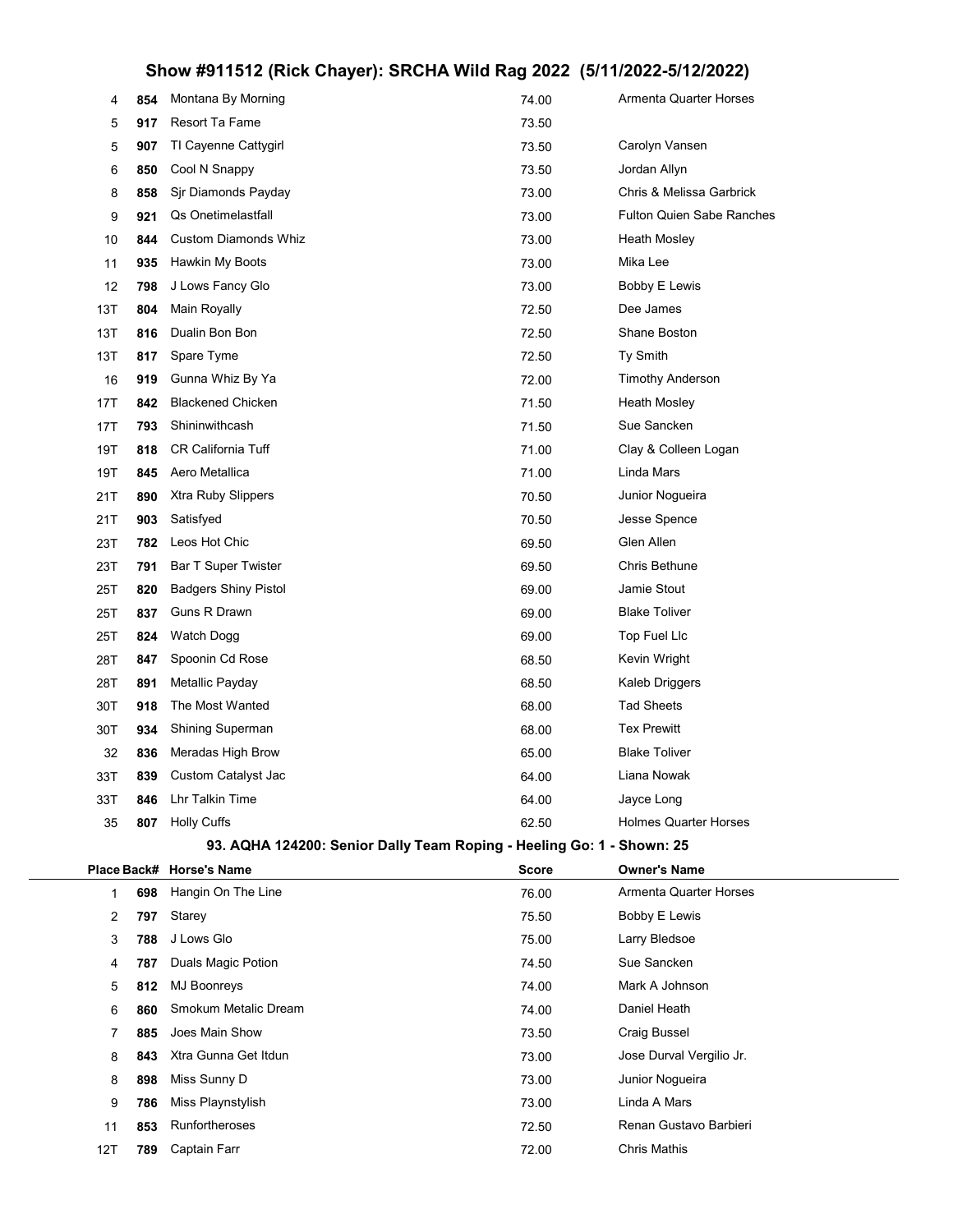| 1<br>2<br>3<br>4<br>5<br>6<br>7<br>8<br>9<br>10 | 924<br>930<br>851<br>934<br>685<br>802<br>939<br>893<br>940<br>894<br>801<br>787<br>828<br>900 | Saturday Nite<br><b>Big Rowdy Yates</b><br>Miss Zans Shining<br>Shining Superman<br>Place Back# Horse's Name<br>Kit Kat Cowboy<br>Lowcashkat<br>Hitmans Ace Of Spade<br><b>KR Packin Guns</b><br><b>Hitmans Blood Money</b><br>Mamas Duel N At Boon<br><b>CKC Cola Chick</b><br>Duals Magic Potion<br>Big Playgun<br>Jaks Doc O Sugarpop<br>Place Back# Horse's Name | 71.50<br>71.00<br>70.50<br>63.00<br>101. AQHA 118200: Senior Tie-Down Roping Go: 1 - Shown: 16<br><b>Score</b><br>74.00<br>73.50<br>73.00<br>73.00<br>72.50<br>72.00<br>71.00<br>71.00<br>70.50<br>68.50<br>102. AQHA 218000: Amt Tie-Down Roping Go: 1 - Shown: 7<br><b>Score</b> | Hartwood Farms (Greg<br><b>James Randall Barton</b><br>Jose Milare Garcia<br><b>Tex Prewitt</b><br><b>Owner's Name</b><br>Sonny Rice Quarter Horses<br>Jackson Massey<br>Josh Letevre<br><b>Brent A Lewis</b><br><b>Bradley Boyd</b><br><b>Chad Blanchard</b><br><b>Rusty McCarthy</b><br>Sue Sancken<br>Sid Miller<br>Thorp And Family<br><b>Owner's Name</b> |  |
|-------------------------------------------------|------------------------------------------------------------------------------------------------|----------------------------------------------------------------------------------------------------------------------------------------------------------------------------------------------------------------------------------------------------------------------------------------------------------------------------------------------------------------------|------------------------------------------------------------------------------------------------------------------------------------------------------------------------------------------------------------------------------------------------------------------------------------|----------------------------------------------------------------------------------------------------------------------------------------------------------------------------------------------------------------------------------------------------------------------------------------------------------------------------------------------------------------|--|
|                                                 |                                                                                                |                                                                                                                                                                                                                                                                                                                                                                      |                                                                                                                                                                                                                                                                                    |                                                                                                                                                                                                                                                                                                                                                                |  |
|                                                 |                                                                                                |                                                                                                                                                                                                                                                                                                                                                                      |                                                                                                                                                                                                                                                                                    |                                                                                                                                                                                                                                                                                                                                                                |  |
|                                                 |                                                                                                |                                                                                                                                                                                                                                                                                                                                                                      |                                                                                                                                                                                                                                                                                    |                                                                                                                                                                                                                                                                                                                                                                |  |
|                                                 |                                                                                                |                                                                                                                                                                                                                                                                                                                                                                      |                                                                                                                                                                                                                                                                                    |                                                                                                                                                                                                                                                                                                                                                                |  |
|                                                 |                                                                                                |                                                                                                                                                                                                                                                                                                                                                                      |                                                                                                                                                                                                                                                                                    |                                                                                                                                                                                                                                                                                                                                                                |  |
|                                                 |                                                                                                |                                                                                                                                                                                                                                                                                                                                                                      |                                                                                                                                                                                                                                                                                    |                                                                                                                                                                                                                                                                                                                                                                |  |
|                                                 |                                                                                                |                                                                                                                                                                                                                                                                                                                                                                      |                                                                                                                                                                                                                                                                                    |                                                                                                                                                                                                                                                                                                                                                                |  |
|                                                 |                                                                                                |                                                                                                                                                                                                                                                                                                                                                                      |                                                                                                                                                                                                                                                                                    |                                                                                                                                                                                                                                                                                                                                                                |  |
|                                                 |                                                                                                |                                                                                                                                                                                                                                                                                                                                                                      |                                                                                                                                                                                                                                                                                    |                                                                                                                                                                                                                                                                                                                                                                |  |
|                                                 |                                                                                                |                                                                                                                                                                                                                                                                                                                                                                      |                                                                                                                                                                                                                                                                                    |                                                                                                                                                                                                                                                                                                                                                                |  |
|                                                 |                                                                                                |                                                                                                                                                                                                                                                                                                                                                                      |                                                                                                                                                                                                                                                                                    |                                                                                                                                                                                                                                                                                                                                                                |  |
|                                                 |                                                                                                |                                                                                                                                                                                                                                                                                                                                                                      |                                                                                                                                                                                                                                                                                    |                                                                                                                                                                                                                                                                                                                                                                |  |
|                                                 |                                                                                                |                                                                                                                                                                                                                                                                                                                                                                      |                                                                                                                                                                                                                                                                                    |                                                                                                                                                                                                                                                                                                                                                                |  |
|                                                 |                                                                                                |                                                                                                                                                                                                                                                                                                                                                                      |                                                                                                                                                                                                                                                                                    |                                                                                                                                                                                                                                                                                                                                                                |  |
| 9                                               |                                                                                                |                                                                                                                                                                                                                                                                                                                                                                      |                                                                                                                                                                                                                                                                                    |                                                                                                                                                                                                                                                                                                                                                                |  |
| 8                                               |                                                                                                |                                                                                                                                                                                                                                                                                                                                                                      |                                                                                                                                                                                                                                                                                    |                                                                                                                                                                                                                                                                                                                                                                |  |
| 7                                               |                                                                                                |                                                                                                                                                                                                                                                                                                                                                                      |                                                                                                                                                                                                                                                                                    |                                                                                                                                                                                                                                                                                                                                                                |  |
| 6                                               |                                                                                                |                                                                                                                                                                                                                                                                                                                                                                      |                                                                                                                                                                                                                                                                                    |                                                                                                                                                                                                                                                                                                                                                                |  |
| 5                                               | 821                                                                                            | LZ Popcorn Bars                                                                                                                                                                                                                                                                                                                                                      | 72.00                                                                                                                                                                                                                                                                              | <b>Bruce Kromer</b>                                                                                                                                                                                                                                                                                                                                            |  |
| 4                                               | 803                                                                                            | Tarzan                                                                                                                                                                                                                                                                                                                                                               | 74.00                                                                                                                                                                                                                                                                              | <b>Brad Witherspoon</b>                                                                                                                                                                                                                                                                                                                                        |  |
| 3                                               | 925                                                                                            | Dualin Lo Bettin Hi                                                                                                                                                                                                                                                                                                                                                  | 75.00                                                                                                                                                                                                                                                                              | Josh Lefevre                                                                                                                                                                                                                                                                                                                                                   |  |
| 2                                               | 908                                                                                            | LDG Foxy Cat                                                                                                                                                                                                                                                                                                                                                         | 75.50                                                                                                                                                                                                                                                                              | David Kurt Kinghorn                                                                                                                                                                                                                                                                                                                                            |  |
| 1                                               | 832                                                                                            | Spots San Baby                                                                                                                                                                                                                                                                                                                                                       | 76.00                                                                                                                                                                                                                                                                              | J & G Quarter Horses                                                                                                                                                                                                                                                                                                                                           |  |
|                                                 |                                                                                                | Place Back# Horse's Name                                                                                                                                                                                                                                                                                                                                             | <b>Score</b>                                                                                                                                                                                                                                                                       | <b>Owner's Name</b>                                                                                                                                                                                                                                                                                                                                            |  |
|                                                 |                                                                                                |                                                                                                                                                                                                                                                                                                                                                                      | 100. AQHA 118100: Junior Tie-Down Roping Go: 1 - Shown: 11                                                                                                                                                                                                                         |                                                                                                                                                                                                                                                                                                                                                                |  |
| 9                                               | 901                                                                                            | Sevens Star Glo                                                                                                                                                                                                                                                                                                                                                      | 64.00                                                                                                                                                                                                                                                                              | Marshall S Wier                                                                                                                                                                                                                                                                                                                                                |  |
| 8                                               | 799                                                                                            | Srs Playin Fletch                                                                                                                                                                                                                                                                                                                                                    | 69.50                                                                                                                                                                                                                                                                              | Michael J Hackney                                                                                                                                                                                                                                                                                                                                              |  |
| 7                                               | 812                                                                                            | <b>MJ Boonreys</b>                                                                                                                                                                                                                                                                                                                                                   | 72.00                                                                                                                                                                                                                                                                              | Mark A Johnson                                                                                                                                                                                                                                                                                                                                                 |  |
| 6                                               | 941                                                                                            | Nota Cats Merada                                                                                                                                                                                                                                                                                                                                                     | 72.00                                                                                                                                                                                                                                                                              | Seth A Jordan                                                                                                                                                                                                                                                                                                                                                  |  |
| 5                                               | 909                                                                                            | Xtra Cash For Wimpy                                                                                                                                                                                                                                                                                                                                                  | 72.50                                                                                                                                                                                                                                                                              | Greg Preissinger                                                                                                                                                                                                                                                                                                                                               |  |
| 4                                               | 867                                                                                            | Cr Mister Rminic                                                                                                                                                                                                                                                                                                                                                     | 73.00                                                                                                                                                                                                                                                                              | br & Bryan Toliver                                                                                                                                                                                                                                                                                                                                             |  |
| 3                                               | 800                                                                                            | <b>DMAC Indian Nation</b>                                                                                                                                                                                                                                                                                                                                            | 73.50                                                                                                                                                                                                                                                                              | Seth A Jordan                                                                                                                                                                                                                                                                                                                                                  |  |
| 2                                               | 810                                                                                            | Replay Blue Boon                                                                                                                                                                                                                                                                                                                                                     | 74.50                                                                                                                                                                                                                                                                              | Clay & Colleen Logan                                                                                                                                                                                                                                                                                                                                           |  |
| 1                                               | 813                                                                                            | Hawks Cheetah                                                                                                                                                                                                                                                                                                                                                        | 75.00                                                                                                                                                                                                                                                                              | Clay Logan                                                                                                                                                                                                                                                                                                                                                     |  |
|                                                 |                                                                                                | Place Back# Horse's Name                                                                                                                                                                                                                                                                                                                                             | Score                                                                                                                                                                                                                                                                              | <b>Owner's Name</b>                                                                                                                                                                                                                                                                                                                                            |  |
|                                                 |                                                                                                | 96. AQHA 224000: Amt Dally Team Roping - Heeling Go: 1 - Shown: 13                                                                                                                                                                                                                                                                                                   |                                                                                                                                                                                                                                                                                    |                                                                                                                                                                                                                                                                                                                                                                |  |
| 3                                               | 694                                                                                            | Dun Spooked Fridee                                                                                                                                                                                                                                                                                                                                                   | 68.50                                                                                                                                                                                                                                                                              | Nichole Ingram                                                                                                                                                                                                                                                                                                                                                 |  |
| 2                                               | 909                                                                                            | Xtra Cash For Wimpy                                                                                                                                                                                                                                                                                                                                                  | 73.00                                                                                                                                                                                                                                                                              | Greg Preissinger                                                                                                                                                                                                                                                                                                                                               |  |
| 1                                               | 811                                                                                            |                                                                                                                                                                                                                                                                                                                                                                      | 73.50                                                                                                                                                                                                                                                                              |                                                                                                                                                                                                                                                                                                                                                                |  |
|                                                 |                                                                                                | Bets Gin                                                                                                                                                                                                                                                                                                                                                             | <b>Score</b>                                                                                                                                                                                                                                                                       | Mary Martha Edwards-                                                                                                                                                                                                                                                                                                                                           |  |
|                                                 |                                                                                                | Place Back# Horse's Name                                                                                                                                                                                                                                                                                                                                             |                                                                                                                                                                                                                                                                                    | <b>Owner's Name</b>                                                                                                                                                                                                                                                                                                                                            |  |
|                                                 |                                                                                                | 94. AQHA 222000: Amt Dally Team Roping - Heading Go: 1 - Shown: 10                                                                                                                                                                                                                                                                                                   |                                                                                                                                                                                                                                                                                    |                                                                                                                                                                                                                                                                                                                                                                |  |
| 15<br>16                                        | 806<br>783                                                                                     | Cielo Shine                                                                                                                                                                                                                                                                                                                                                          | 67.50                                                                                                                                                                                                                                                                              | Roy Bonner II                                                                                                                                                                                                                                                                                                                                                  |  |
| 14                                              | 825                                                                                            | Sparkin Blue Diamond                                                                                                                                                                                                                                                                                                                                                 | 69.50                                                                                                                                                                                                                                                                              | <b>Holmes Quarter Horses</b>                                                                                                                                                                                                                                                                                                                                   |  |
| 12T                                             | 694                                                                                            | Snipen                                                                                                                                                                                                                                                                                                                                                               | 71.50                                                                                                                                                                                                                                                                              | Top Fuel Llc                                                                                                                                                                                                                                                                                                                                                   |  |
|                                                 |                                                                                                | Show #911512 (Rick Chayer): SRCHA Wild Rag 2022 (5/11/2022-5/12/2022)<br>Dun Spooked Fridee                                                                                                                                                                                                                                                                          | 72.00                                                                                                                                                                                                                                                                              | Nichole Ingram                                                                                                                                                                                                                                                                                                                                                 |  |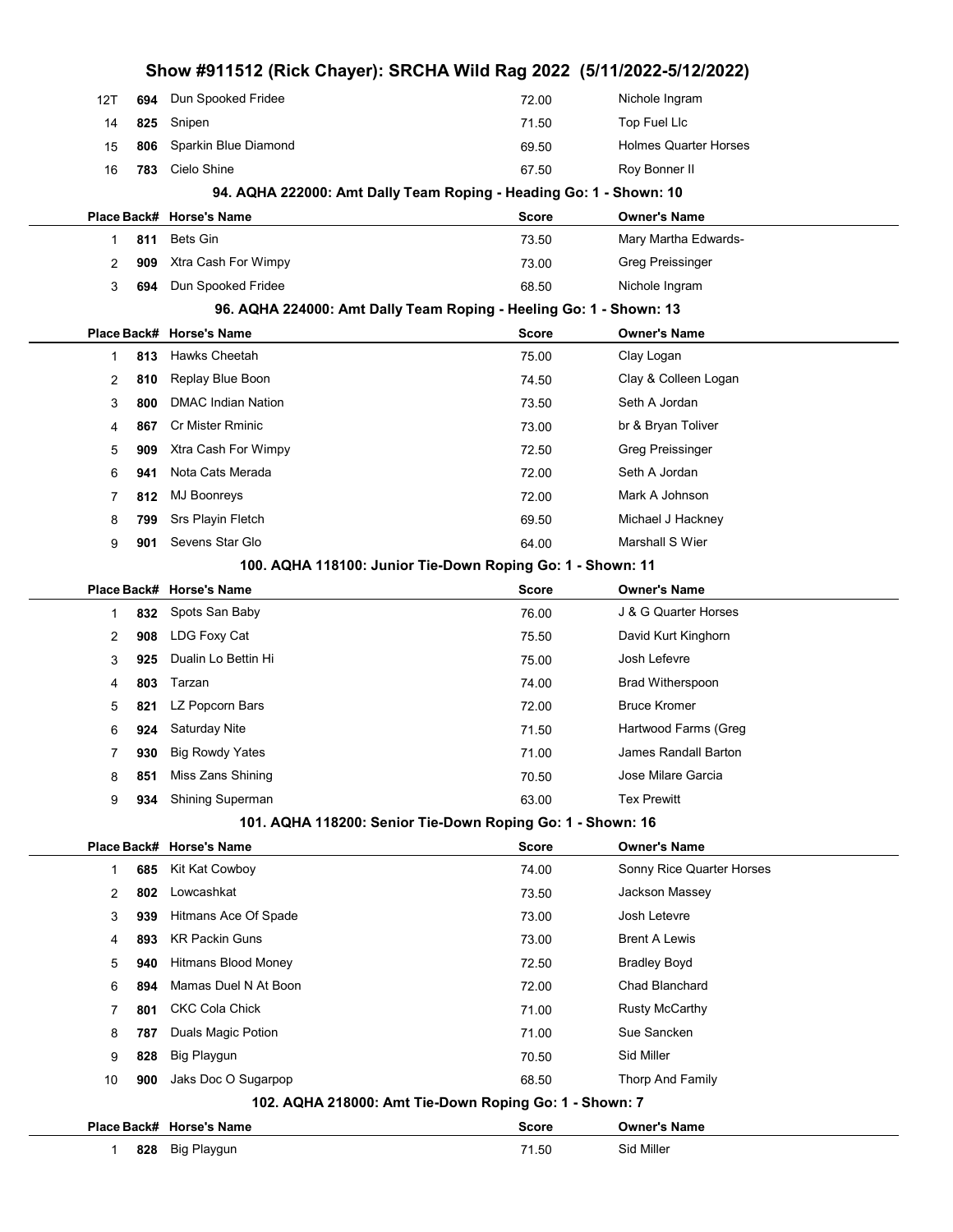|   |     |                          | Show #911512 (Rick Chayer): SRCHA Wild Rag 2022 (5/11/2022-5/12/2022) |                        |
|---|-----|--------------------------|-----------------------------------------------------------------------|------------------------|
| 2 | 830 | Giddyup 409              | 70.50                                                                 | <b>Freddy Vest</b>     |
| 3 | 826 | <b>Big Smokin Spark</b>  | 68.00                                                                 | Sid Miller             |
|   |     |                          | 105. AQHA 220000: Amt Breakaway Roping Go: 1 - Shown: 13              |                        |
|   |     | Place Back# Horse's Name | <b>Score</b>                                                          | <b>Owner's Name</b>    |
|   | 937 | Gt Kiss Me Vegas         | 1,798.00                                                              | <b>Shannon Richoux</b> |
|   | 943 | Swiss Quixote            | 1,796.00                                                              | Dana White             |
| 3 | 826 | <b>Big Smokin Spark</b>  | 1,794.00                                                              | Sid Miller             |
|   |     |                          |                                                                       |                        |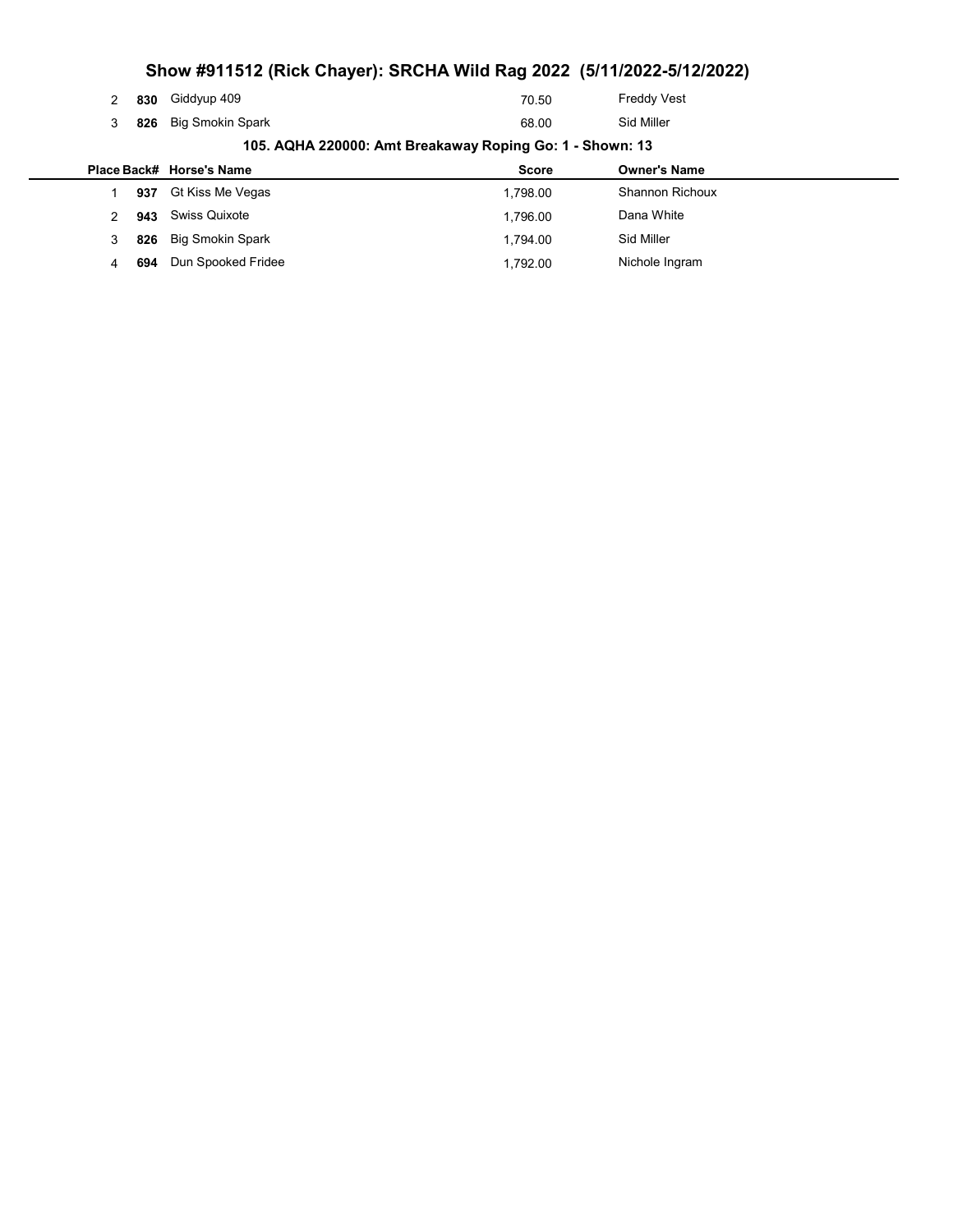## Show #914038 (Chele McGauly): SRCHA Wild Rag 2022 (5/11/2022-5/12/2022)

90. AQHA 122100: Junior Dally Team Roping - Heading Go: 1 - Shown: 26

|     |     | Place Back# Horse's Name                                              | <b>Score</b> | <b>Owner's Name</b>          |
|-----|-----|-----------------------------------------------------------------------|--------------|------------------------------|
| 1   | 897 | Jungle Cat                                                            | 79.00        | Brian And Amy Bush           |
| 2   | 818 | <b>CR California Tuff</b>                                             | 76.50        | Clay & Colleen Logan         |
| 3   | 903 | Satisfyed                                                             | 75.00        | Jesse Spence                 |
| 4   | 884 | <b>Karens Smart Shiner</b>                                            | 74.50        | Dallas Burroughs             |
| 5   | 835 | Electrik Spook                                                        | 74.50        | <b>Blake Toliver</b>         |
| 6   | 881 | <b>Ruf N Tuf Cocktail</b>                                             | 74.00        | Jake Jones                   |
| 7   | 791 | <b>Bar T Super Twister</b>                                            | 74.00        | Chris Bethune                |
| 8   | 804 | <b>Main Royally</b>                                                   | 73.50        | Dee James                    |
| 9   | 877 | <b>Howards Probability</b>                                            | 73.00        | Jeremy Fager                 |
| 10  | 917 | Resort Ta Fame                                                        | 73.00        |                              |
| 11  | 809 | <b>Bravo Blue</b>                                                     | 72.50        | Juan Pablo Balleza Patino    |
| 12  | 850 | Cool N Snappy                                                         | 72.00        | Jordan Allyn                 |
| 13  | 891 | Metallic Payday                                                       | 71.00        | Kaleb Driggers               |
| 14T | 862 | Spoonful Of Shiner                                                    | 70.00        | Gianna Hansen                |
| 14T | 923 | Test My Metal                                                         | 70.00        | Neal & Jody Wanless          |
| 16  | 920 | Route Sixty 6                                                         | 69.00        | <b>Emily Ramsey</b>          |
| 17  | 859 | Time For A Patriot                                                    | 67.00        | Christa Hampton              |
| 18  | 792 | Twentyfourcaretguns                                                   | 66.00        | Lloyd Burgess                |
| 19  | 889 | Hot Little Frenchman                                                  | 63.00        | Mayln Dennis                 |
| 20  | 782 | Leos Hot Chic                                                         | 61.00        | Glen Allen                   |
|     |     | 91. AQHA 122200: Senior Dally Team Roping - Heading Go: 1 - Shown: 23 |              |                              |
|     |     | Place Back# Horse's Name                                              | <b>Score</b> | <b>Owner's Name</b>          |
| 1   | 814 | Loomis Cat                                                            | 77.00        | Mark Froman                  |
| 2   | 904 | Stylish Lil Sister                                                    | 76.00        | Linda/Cassie Silveira        |
| 3   | 885 | Joes Main Show                                                        | 75.50        | Craig Bussel                 |
| 4   | 857 | Trr Pepto Gin                                                         | 75.50        | Robbie Kelly                 |
| 5   | 898 | Miss Sunny D                                                          | 75.00        | Junior Nogueira              |
| 6   | 916 | Barbieandherguns                                                      | 75.00        | <b>Tracy Lee</b>             |
| 7   | 795 | This Cats A King                                                      | 73.50        | Linda A Mars                 |
| 8   | 787 | Duals Magic Potion                                                    | 73.50        | Sue Sancken                  |
| 9   | 783 | Cielo Shine                                                           | 73.00        | Roy Bonner II                |
| 10  | 789 | Captain Farr                                                          | 73.00        | <b>Chris Mathis</b>          |
| 11  | 812 | <b>MJ Boonreys</b>                                                    | 72.50        | Mark A Johnson               |
| 12  | 694 | Dun Spooked Fridee                                                    | 71.50        | Nichole Ingram               |
| 13  | 867 | Cr Mister Rminic                                                      | 69.00        | br & Bryan Toliver           |
| 14  | 815 | <b>Sevs Princess Katie</b>                                            | 67.50        | Hull Lantern Ranch LLC       |
| 15  | 882 | <b>TQH Royal Dry TBar</b>                                             | 65.50        | Jake Jones                   |
| 16  | 926 | Shiney Pale Face                                                      | 65.00        | Greg Thompson                |
| 17  | 806 | Sparkin Blue Diamond                                                  | 62.00        | <b>Holmes Quarter Horses</b> |
|     |     | 92. AQHA 124100: Junior Dally Team Roping - Heeling Go: 1 - Shown: 45 |              |                              |
|     |     | Place Back# Horse's Name                                              | <b>Score</b> | <b>Owner's Name</b>          |
| 1   | 906 | All Bay Rey                                                           | 79.00        | William & Billie Aylesworth/ |
| 2   | 897 | Jungle Cat                                                            | 78.50        | Brian And Amy Bush           |
| 3   | 890 | Xtra Ruby Slippers                                                    | 78.50        | Junior Nogueira              |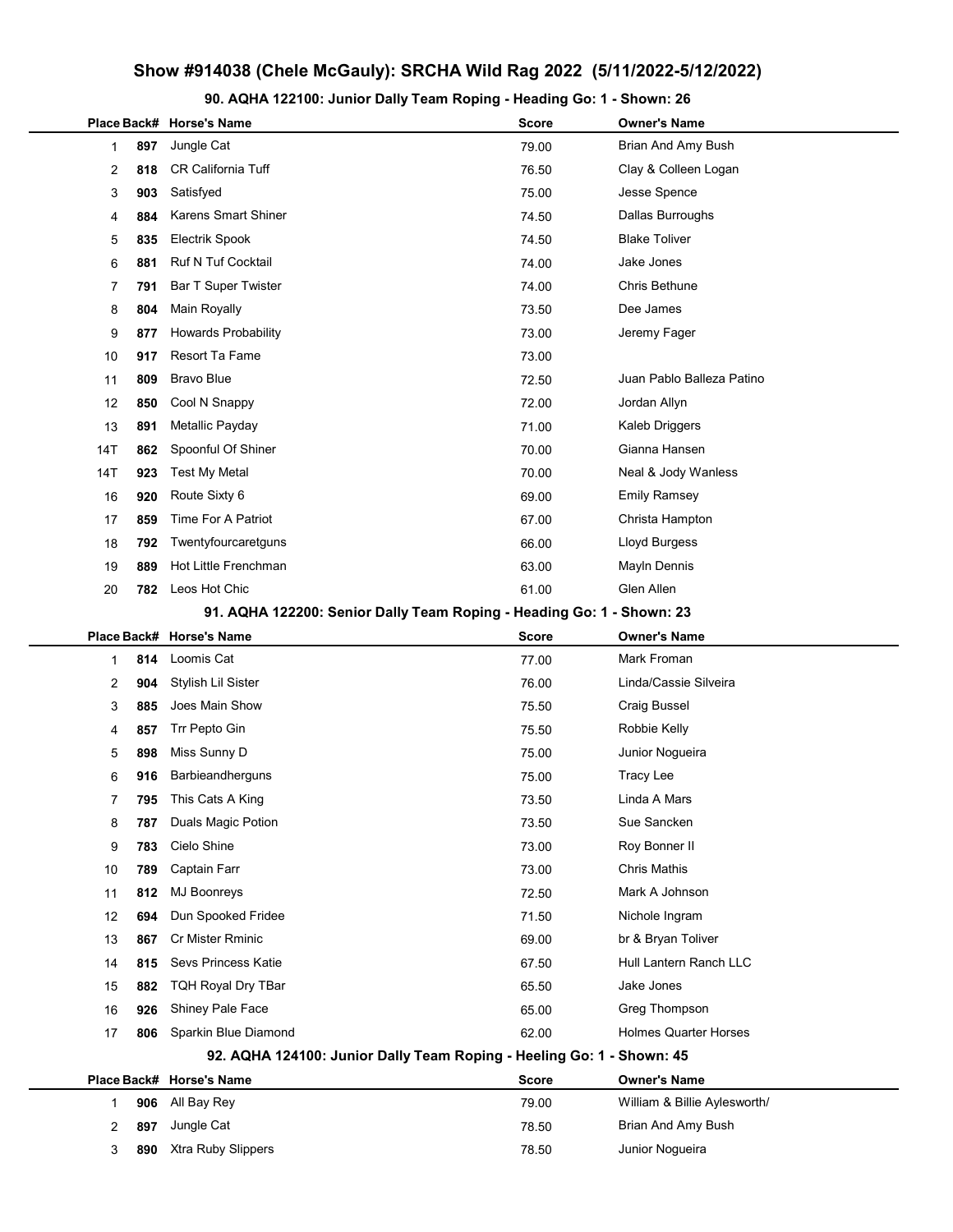# Show #914038 (Chele McGauly): SRCHA Wild Rag 2022 (5/11/2022-5/12/2022)

| 4   | 817 | Spare Tyme                                                            | 78.00        | Ty Smith                     |
|-----|-----|-----------------------------------------------------------------------|--------------|------------------------------|
| 5   | 844 | Custom Diamonds Whiz                                                  | 77.50        | <b>Heath Mosley</b>          |
| 6   | 919 | Gunna Whiz By Ya                                                      | 77.00        | <b>Timothy Anderson</b>      |
| 7   | 816 | Dualin Bon Bon                                                        | 77.00        | <b>Shane Boston</b>          |
| 8   | 921 | Qs Onetimelastfall                                                    | 77.00        | Fulton Quien Sabe Ranches    |
| 9   | 917 | Resort Ta Fame                                                        | 76.00        |                              |
| 10  | 845 | Aero Metallica                                                        | 76.00        | Linda Mars                   |
| 11  | 850 | Cool N Snappy                                                         | 75.50        | Jordan Allyn                 |
| 12  | 858 | Sjr Diamonds Payday                                                   | 75.50        | Chris & Melissa Garbrick     |
| 13T | 804 | Main Royally                                                          | 75.00        | Dee James                    |
| 13T | 854 | Montana By Morning                                                    | 75.00        | Armenta Quarter Horses       |
| 15  | 820 | <b>Badgers Shiny Pistol</b>                                           | 74.50        | Jamie Stout                  |
| 16T | 935 | Hawkin My Boots                                                       | 74.00        | Mika Lee                     |
| 16T | 842 | <b>Blackened Chicken</b>                                              | 74.00        | <b>Heath Mosley</b>          |
| 16T | 798 | J Lows Fancy Glo                                                      | 74.00        | Bobby E Lewis                |
| 19T | 847 | Spoonin Cd Rose                                                       | 73.00        | Kevin Wright                 |
| 19T | 818 | CR California Tuff                                                    | 73.00        | Clay & Colleen Logan         |
| 19T | 856 | Play Some Metallic                                                    | 73.00        | Monica Duflock               |
| 22T | 907 | TI Cayenne Cattygirl                                                  | 72.50        | Carolyn Vansen               |
| 22T | 793 | Shininwithcash                                                        | 72.50        | Sue Sancken                  |
| 22T | 891 | Metallic Payday                                                       | 72.50        | Kaleb Driggers               |
| 25T | 839 | Custom Catalyst Jac                                                   | 72.00        | Liana Nowak                  |
| 25T | 791 | <b>Bar T Super Twister</b>                                            | 72.00        | Chris Bethune                |
| 27T | 836 | Meradas High Brow                                                     | 71.00        | <b>Blake Toliver</b>         |
| 27T | 903 | Satisfyed                                                             | 71.00        | Jesse Spence                 |
| 29  | 782 | Leos Hot Chic                                                         | 70.00        | Glen Allen                   |
| 30T | 837 | Guns R Drawn                                                          | 69.00        | <b>Blake Toliver</b>         |
| 30T | 824 | Watch Dogg                                                            | 69.00        | Top Fuel Llc                 |
| 32  | 918 | The Most Wanted                                                       | 68.00        | <b>Tad Sheets</b>            |
| 33  | 846 | Lhr Talkin Time                                                       | 67.50        | Jayce Long                   |
| 34  | 807 | <b>Holly Cuffs</b>                                                    | 66.50        | <b>Holmes Quarter Horses</b> |
| 35  | 934 | <b>Shining Superman</b>                                               | 65.00        | <b>Tex Prewitt</b>           |
|     |     | 93. AQHA 124200: Senior Dally Team Roping - Heeling Go: 1 - Shown: 25 |              |                              |
|     |     | Place Back# Horse's Name                                              | <b>Score</b> | <b>Owner's Name</b>          |
| 1   | 788 | J Lows Glo                                                            | 78.50        | Larry Bledsoe                |
| 2   | 812 | <b>MJ Boonreys</b>                                                    | 78.00        | Mark A Johnson               |
| 3   | 698 | Hangin On The Line                                                    | 78.00        | Armenta Quarter Horses       |
| 4   | 797 | Starey                                                                | 77.50        | Bobby E Lewis                |
| 5   | 787 | Duals Magic Potion                                                    | 77.50        | Sue Sancken                  |
| 6   | 885 | Joes Main Show                                                        | 77.00        | <b>Craig Bussel</b>          |
| 7   | 860 | Smokum Metalic Dream                                                  | 75.00        | Daniel Heath                 |
| 8   | 853 | Runfortheroses                                                        | 75.00        | Renan Gustavo Barbieri       |
| 9   | 843 | Xtra Gunna Get Itdun                                                  | 74.50        | Jose Durval Vergilio Jr.     |
| 10  | 789 | Captain Farr                                                          | 74.00        | Chris Mathis                 |
| 11  | 898 | Miss Sunny D                                                          | 73.50        | Junior Nogueira              |
| 12  | 806 | Sparkin Blue Diamond                                                  | 73.00        | <b>Holmes Quarter Horses</b> |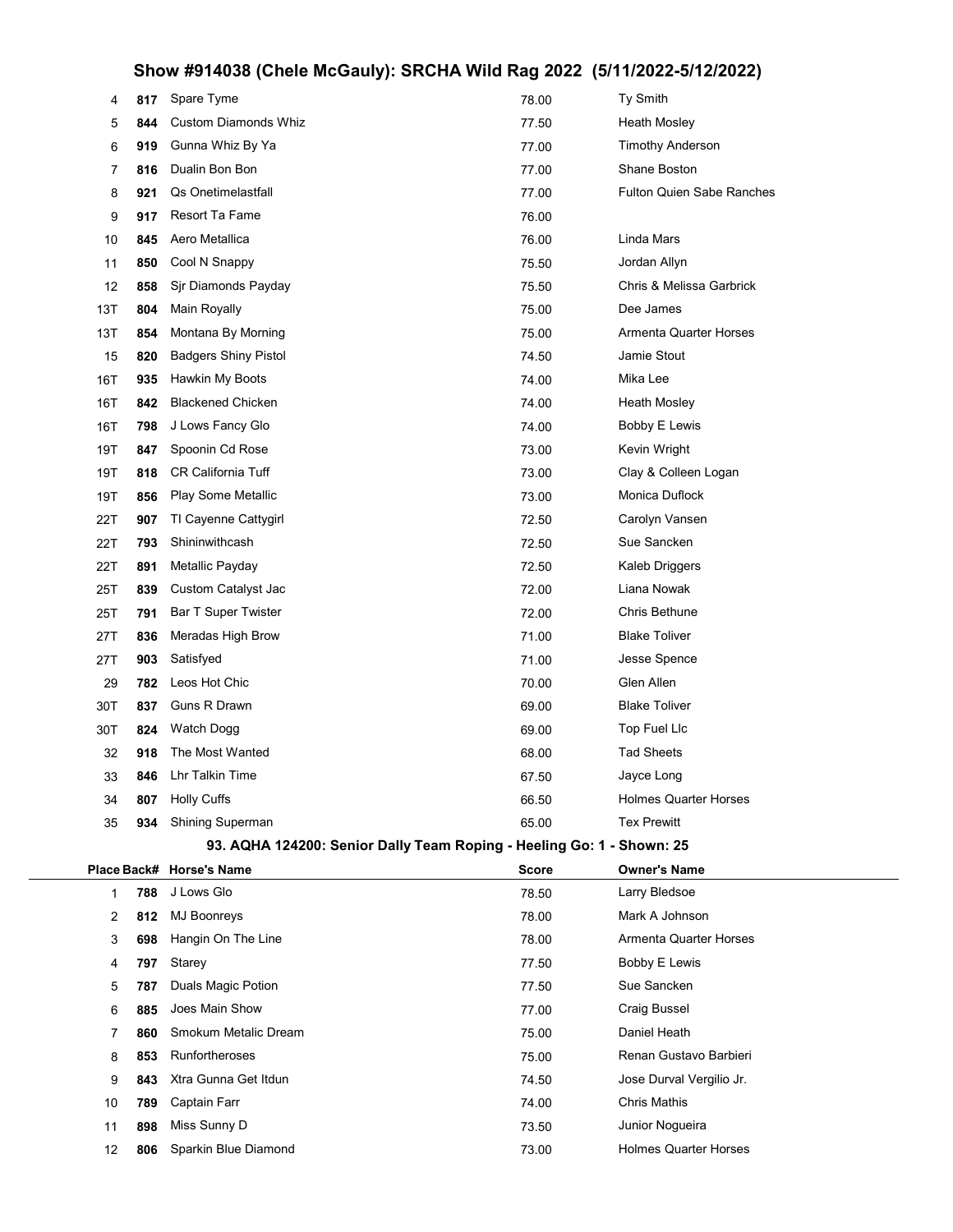|    |     |                           | Show #914038 (Chele McGauly): SRCHA Wild Rag 2022 (5/11/2022-5/12/2022) |                           |
|----|-----|---------------------------|-------------------------------------------------------------------------|---------------------------|
| 13 | 786 | Miss Playnstylish         | 72.50                                                                   | Linda A Mars              |
| 14 | 694 | Dun Spooked Fridee        | 72.00                                                                   | Nichole Ingram            |
| 15 | 825 | Snipen                    | 71.00                                                                   | Top Fuel Llc              |
| 16 | 783 | Cielo Shine               | 65.00                                                                   | Roy Bonner II             |
|    |     |                           | 94. AQHA 222000: Amt Dally Team Roping - Heading Go: 1 - Shown: 10      |                           |
|    |     | Place Back# Horse's Name  | Score                                                                   | <b>Owner's Name</b>       |
| 1  | 811 | <b>Bets Gin</b>           | 72.50                                                                   | Mary Martha Edwards-      |
| 2  | 909 | Xtra Cash For Wimpy       | 72.00                                                                   | Greg Preissinger          |
| 3  | 694 | Dun Spooked Fridee        | 62.50                                                                   | Nichole Ingram            |
|    |     |                           | 96. AQHA 224000: Amt Dally Team Roping - Heeling Go: 1 - Shown: 13      |                           |
|    |     | Place Back# Horse's Name  | Score                                                                   | <b>Owner's Name</b>       |
| 1  | 810 | Replay Blue Boon          | 75.00                                                                   | Clay & Colleen Logan      |
| 2  | 813 | Hawks Cheetah             | 75.00                                                                   | Clay Logan                |
| 3  | 812 | <b>MJ Boonreys</b>        | 73.00                                                                   | Mark A Johnson            |
| 4  | 867 | <b>Cr Mister Rminic</b>   | 72.50                                                                   | br & Bryan Toliver        |
| 5  | 800 | <b>DMAC Indian Nation</b> | 72.00                                                                   | Seth A Jordan             |
| 6  | 799 | Srs Playin Fletch         | 71.00                                                                   | Michael J Hackney         |
| 7  | 909 | Xtra Cash For Wimpy       | 70.00                                                                   | Greg Preissinger          |
| 8  | 941 | Nota Cats Merada          | 69.00                                                                   | Seth A Jordan             |
| 9  | 901 | Sevens Star Glo           | 62.00                                                                   | Marshall S Wier           |
|    |     |                           | 100. AQHA 118100: Junior Tie-Down Roping Go: 1 - Shown: 11              |                           |
|    |     | Place Back# Horse's Name  | Score                                                                   | <b>Owner's Name</b>       |
| 1  | 821 | LZ Popcorn Bars           | 75.00                                                                   | <b>Bruce Kromer</b>       |
| 2  | 908 | LDG Foxy Cat              | 74.00                                                                   | David Kurt Kinghorn       |
| 3  | 832 | Spots San Baby            | 73.50                                                                   | J & G Quarter Horses      |
| 4  | 803 | Tarzan                    | 73.00                                                                   | <b>Brad Witherspoon</b>   |
| 5  | 925 | Dualin Lo Bettin Hi       | 72.00                                                                   | Josh Lefevre              |
| 6  | 930 | <b>Big Rowdy Yates</b>    | 68.00                                                                   | James Randall Barton      |
| 7  | 851 | Miss Zans Shining         | 67.50                                                                   | Jose Milare Garcia        |
| 8  | 924 | Saturday Nite             | 66.00                                                                   | Hartwood Farms (Greg      |
| 9  | 934 | Shining Superman          | 61.00                                                                   | <b>Tex Prewitt</b>        |
|    |     |                           | 101. AQHA 118200: Senior Tie-Down Roping Go: 1 - Shown: 16              |                           |
|    |     | Place Back# Horse's Name  | Score                                                                   | <b>Owner's Name</b>       |
| 1  | 893 | <b>KR Packin Guns</b>     | 75.00                                                                   | <b>Brent A Lewis</b>      |
| 2  | 685 | Kit Kat Cowboy            | 74.50                                                                   | Sonny Rice Quarter Horses |
| 3  | 802 | Lowcashkat                | 74.00                                                                   | Jackson Massey            |
| 4  | 894 | Mamas Duel N At Boon      | 73.50                                                                   | Chad Blanchard            |
| 5  | 940 | Hitmans Blood Money       | 73.00                                                                   | <b>Bradley Boyd</b>       |
| 6  | 939 | Hitmans Ace Of Spade      | 72.00                                                                   | Josh Letevre              |
| 7  | 828 | <b>Big Playgun</b>        | 72.00                                                                   | Sid Miller                |
| 8  | 900 | Jaks Doc O Sugarpop       | 68.00                                                                   | Thorp And Family          |
| 9  | 801 | <b>CKC Cola Chick</b>     | 67.00                                                                   | <b>Rusty McCarthy</b>     |
| 10 | 787 | Duals Magic Potion        | 64.50                                                                   | Sue Sancken               |
|    |     |                           | 102. AQHA 218000: Amt Tie-Down Roping Go: 1 - Shown: 7                  |                           |
|    |     | Place Back# Horse's Name  | Score                                                                   | <b>Owner's Name</b>       |
| 1  | 830 | Giddyup 409               | 74.00                                                                   | Freddy Vest               |